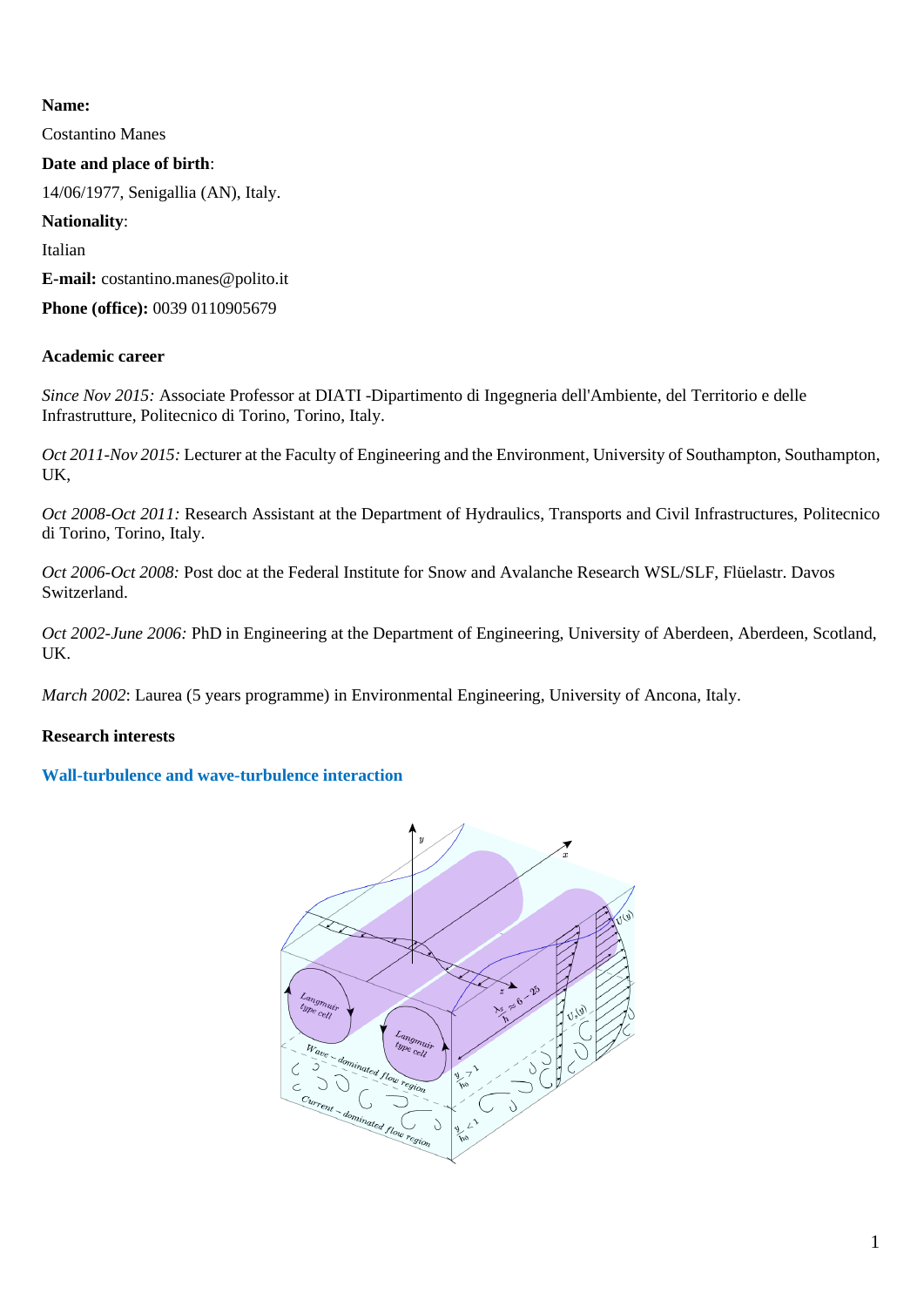## **Bridge scour:** modelling and monitoring



# **Hydrodynamic cavitation:** disinfection efficiency, turbulence behaviour in bubbly flows



## **Ecohydraulics:** fish turbulence interaction, collective behaviour

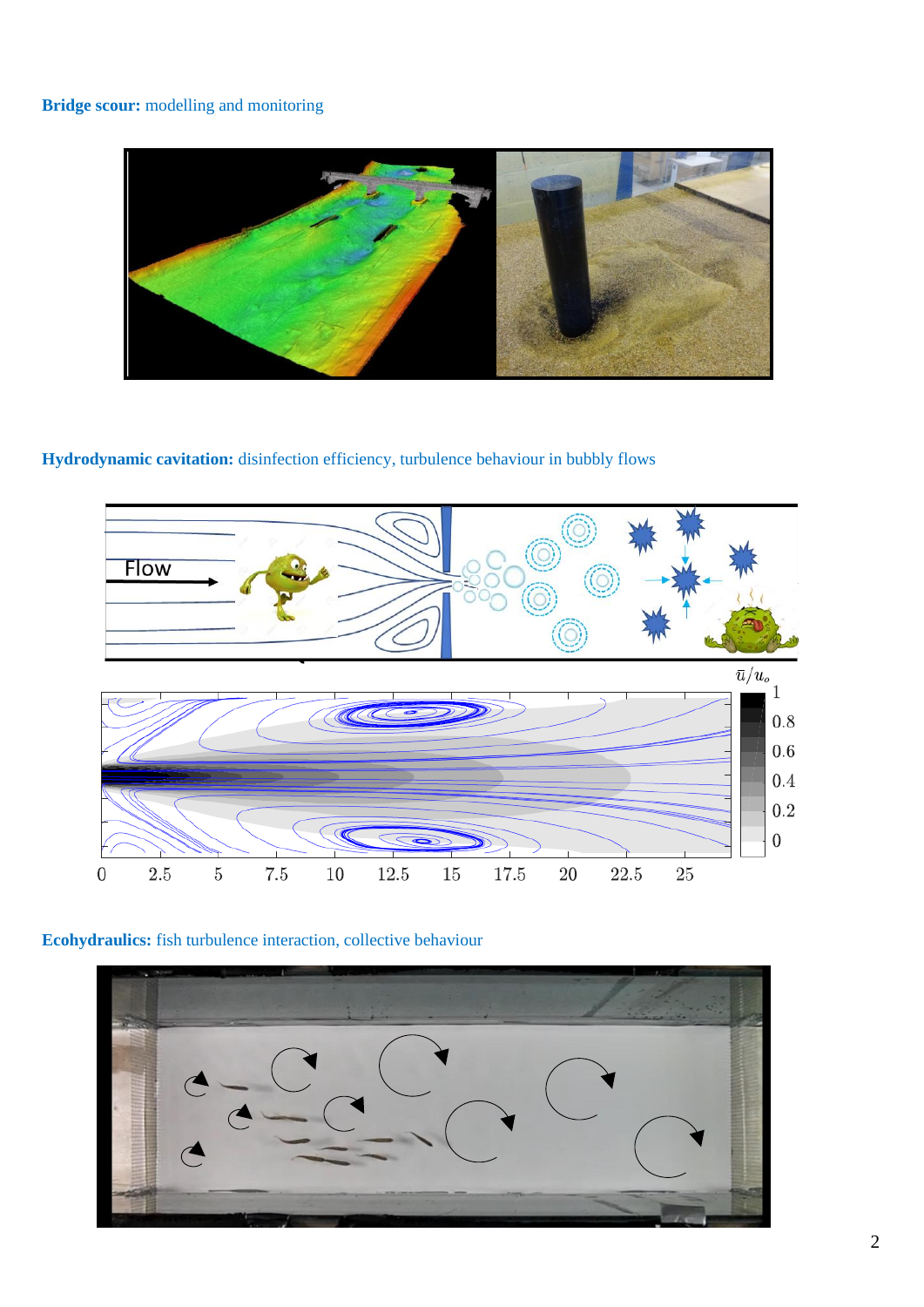#### **Awards and grants**

| Sep 2002         | Member of the Italian Association ("Albo") of Civil Engineers.                                                                                                                                                                                                       |
|------------------|----------------------------------------------------------------------------------------------------------------------------------------------------------------------------------------------------------------------------------------------------------------------|
| 2002-2005        | EPSRC postgraduate scholarship.                                                                                                                                                                                                                                      |
| Jan 2010         | Visiting Scientist at the University of Aberdeen, Scotland, UK. In collaboration with Dr. D. Pokrajac, (£<br>2,990, Royal Society, travel grant, co-applicant).                                                                                                      |
| Feb 2013         | Network Rail (£ 24,000, Research Project Leader). The funding comes from a research framework<br>agreement between the University of Southampton and Network rail, PI: Prof William Powrie. In<br>collaboration with Dr. S Clubley and Prof. D. Richards.            |
| Nov 2013         | Network Rail (budget holder and Research leader, £250,000). The funding comes from a research<br>framework agreement between the University of Southampton and Network rail, PI: Prof William Powrie).<br>In collaboration with Dr. S Clubley and Prof. D. Richards. |
| <b>July 2014</b> | Visiting scientist at the Università Politecnica delle Marche. In collaboration with Prof. M. Brocchini<br>(Campus World, $\in$ 2,000).                                                                                                                              |
| Mar 2015         | Fellow of the Higher Education Academy (UK).                                                                                                                                                                                                                         |
| Nov 2015         | Visiting fellow at the Faculty of Engineering and the Environment, University of Southampton, UK (3 years<br>appointment).                                                                                                                                           |
| June 2016        | Bill Curtin Medal for best paper in Civil Engineering 2015, awarded by the Institute of Civil Engineering,<br>ICE publishing, UK.                                                                                                                                    |
| Aug 2016         | Principal investigator in the Project "Attrarre docenti di alta qualità tramite Starting Grant" ( $\epsilon$ 93,500, San<br>Paolo Foundation).                                                                                                                       |
| <b>July 2017</b> | Principal investigator in the Project "Metti in rete la tua ricerca" ( $E150,000$ , Principal Investigator, San<br>Paolo Foundation).                                                                                                                                |
| April 2019       | Principal investigator in a research contract in collaboration with TREELIUM about hydrodynamic<br>cavitation ( $\in$ 25,000).                                                                                                                                       |
| Sept 2019        | Principal investigator in a research contract in collaboration with FILTERS about the design and<br>optimization of coalescing filters for oil mists ( $\epsilon$ 100,000).                                                                                          |
| Jan 2020         | Co-investigator in the ITN MSCA project "RIBES" (budget PoliTO: $\epsilon$ 700,000)                                                                                                                                                                                  |

### **Teaching experience**

- Currently: Coordinator of the Courses "Fluid Mechanics" and "Environmental Fluid Mechanics" as well as lecturer for the course "Hydraulics II" at Politecnico di Torino.
- 2011-2015 Lecturer and module coordinator for the following courses at the University of Southampton:
	- Hydraulics (year 2, Beng/Meng in Civil and Environmental Engineering)
	- Applied Hydraulics (year 3, Beng/Meng in Civil and Environmental Engineering)
	- Hydraulic Engineering and Sediment Transport (year 4, Meng in Civil and Environmental Engineering)
- 2010-2011 Lecturer for the course of Fluid Mechanics at Politecnico di Torino (degree in Automotive Engineering, 2<sup>nd</sup> year, in English).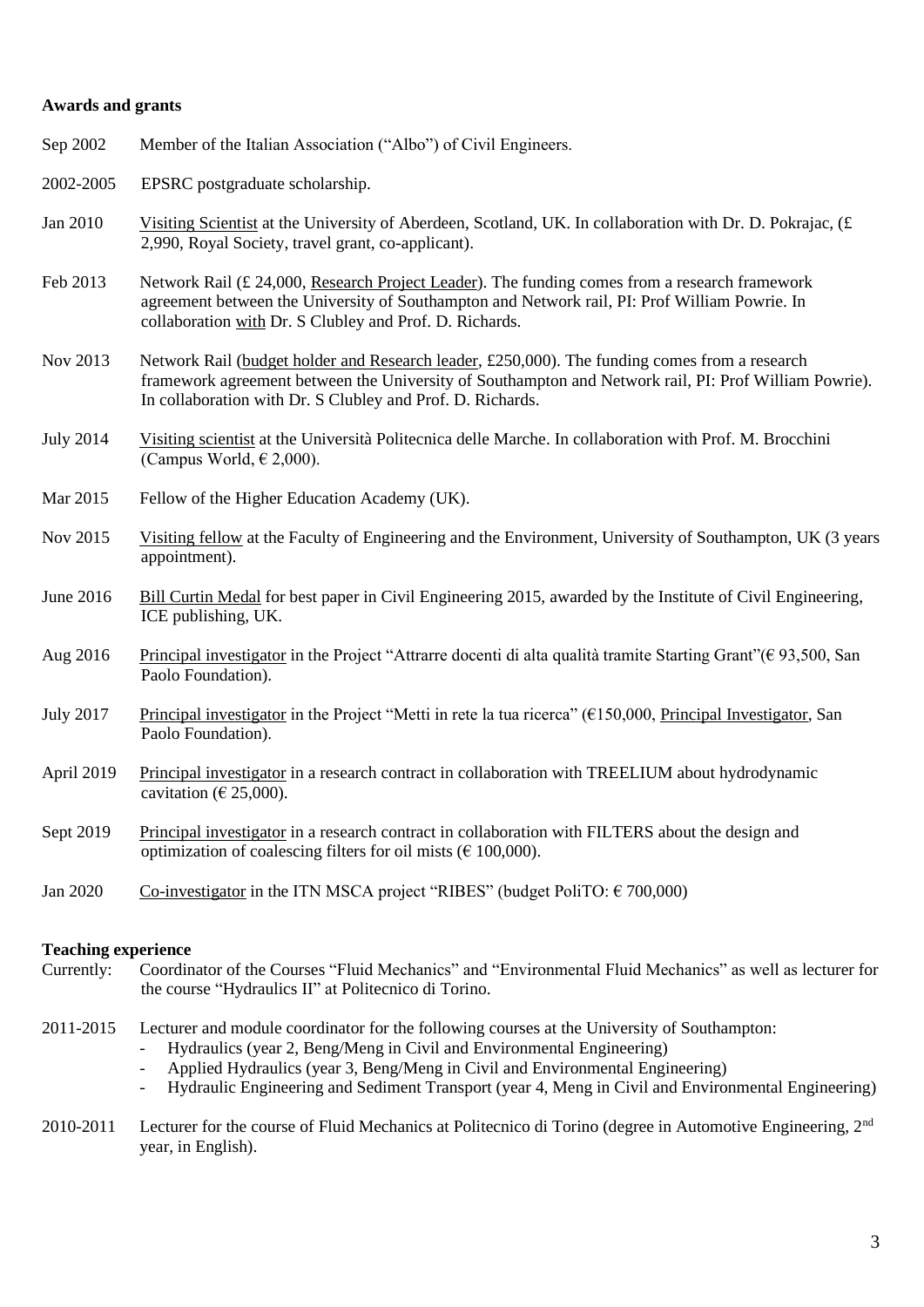Extensive experience in supervising undergraduate and master students for their final year project, in Italy, UK and Switzerland. Currently supervising 2 PhD students and 3 post-docs.

#### **PhDs lead to completion**

Dr. Jim Kerr University of Southampton, UK.

#### **Referee for**

- Journal of Fluid Mechanics, Cambridge University Press, UK.
- Physics of Fluids, American Institute of Physics, US.
- Geophysical Research Letters, AGU, US.
- Acta Geophysica, Springer, Germany.
- Transport in Porous Media, Springer, Germany.
- Water Resources Research, AGU, US.
- Journal of Geophysical Research-Earth, AGU, US.
- Advances in Water Resources, Elsevier, Netherlands.
- Journal of Geophysical Research-Atmosphere, AGU, US.
- Journal of Hydrologic Engineering, ASCE, US.
- Journal of Hydraulic Engineering, ASCE, US.
- Journal of Hydraulic Research, IAHR.
- Experimental Thermal and Fluid Science, Elsevier, Netherlands.
- Engineering applications of Computational Fluid Mechanics.
- International Journal of Sediment Research, Elsevier, Netherlands.

#### **External Responsabilities**

- Associate Editor, Advances in Water Resources, Elsevier, Netherlands.
- PhD committee: EPFL (Switzerland).
- PhD committee: University of Melbourne (Australia).

#### **Administrative roles**

- Former member of the Faculty Ethics Committee, University of Southampton
- Former admission tutor, University of Southampton (responsible for the admission of undergraduate students in the Civil and Environmental Engineering programme).
- Communication and Public engagement

#### **Invited talks and seminars**

| June 2011 | <i>IUGG Meeting</i> , Melbourne, Australia, invited talk.                                                                                        |
|-----------|--------------------------------------------------------------------------------------------------------------------------------------------------|
| Dec 2013  | AGU fall meeting, San Francisco, honorary poster presentation.                                                                                   |
| Sept 2014 | <i>River Flow</i> , Lausanne, Switzerland, Chairman and oral presentation.                                                                       |
| Aug 2017  | Summer School, Transport Phenomena and the Limits of Life in the Biosphere, KIT/IMK-IFU, Garmisch-<br>Partenkirchen (Germany). Invited Lecturer. |

#### **Languages**

Fluent in English, Italian (mother tongue) and Portuguese.

#### **Patents**

Dr. Sonia Taddei University of Southampton, UK. Dr. Ali Mosayyebi University of Southampton, UK. Dr. Ashley Rogers University of Southampton, UK. Dr. Jasper De Bie University of Southampton, UK. Dr. Francesco Coscarella Università della Calabria, Italy. Dr. Domenico Ferraro Università della Calabria, Italy. Dr. Cosimo Peruzzi Politecnico di Torino, Italy.